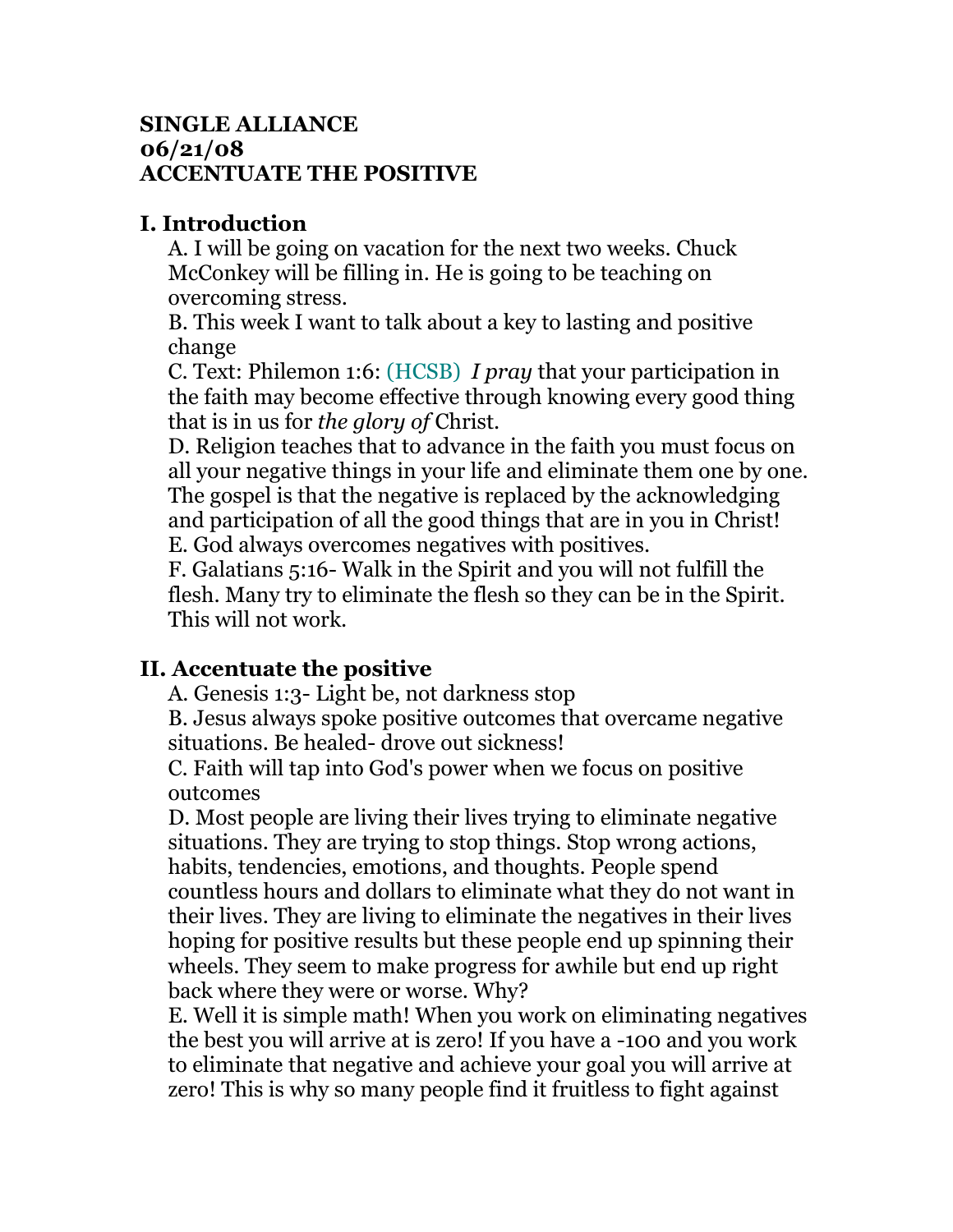the negatives in their lives. You might see progress at first but in the long run you come up with zero or back to negative once again. This is trying to change negatively. This just doesn't work! It just leaves a big zero! However, if you focus on adding positives then this will eliminate the negative automatically and leave you with only plusses! Most people are trying to negatively change their lives!

F. How do you know you are trying to negatively change your life? It is by looking at what you trying to stop doing? What are you trying to get rid of? What are you working at removing from your life.

G. (Rom 12:21 KJVR) Be not overcome of evil, but overcome evil with good. God intendes that the evil things in your life be overcome by good, not you trying to focus on them and eliminating them.

## **III. The Cross and Resurrection**

A. Many people are trying to rid their lives of all the negative things that come by the flesh, world, and devil. However they are ignorant that God has already dealt with all the negatives from these three arenas. How did he do it? He did it by the cross! The cross was the big eliminator. The cross eliminated sin, bondage, sickness, and poverty. Jesus put the death blow to Satan's authority and eliminated it.

B. Instead of trying to overcome sin, habits, sickness, and poverty we must accept that it was dealt with by the cross. He eliminated all the negatives for us by His grace. Now we have a choice to believe it! We must reckon ourselves dead to sin, bondage, sickness, and poverty because we were placed into Jesus when He died as our representative. When he died to these we did also in Him! This is a spiritual fact to be believed first rather than felt! Once believed then it can and will be felt!

C. The cross dealt with the negatives but if that is all he did we are still left at zero. Jesus did not stay dead. He rose from the dead. The resurrection was the biggest postive in history. By his resurrection we were given all the riches of God. We were given righteousness, freedom, healing, and prosperity. We received the Spirit of God which infuses us with resurrection power when we believe in what Christ has done for us and has deposited within us! We are not only to reckon ourselves having died to all the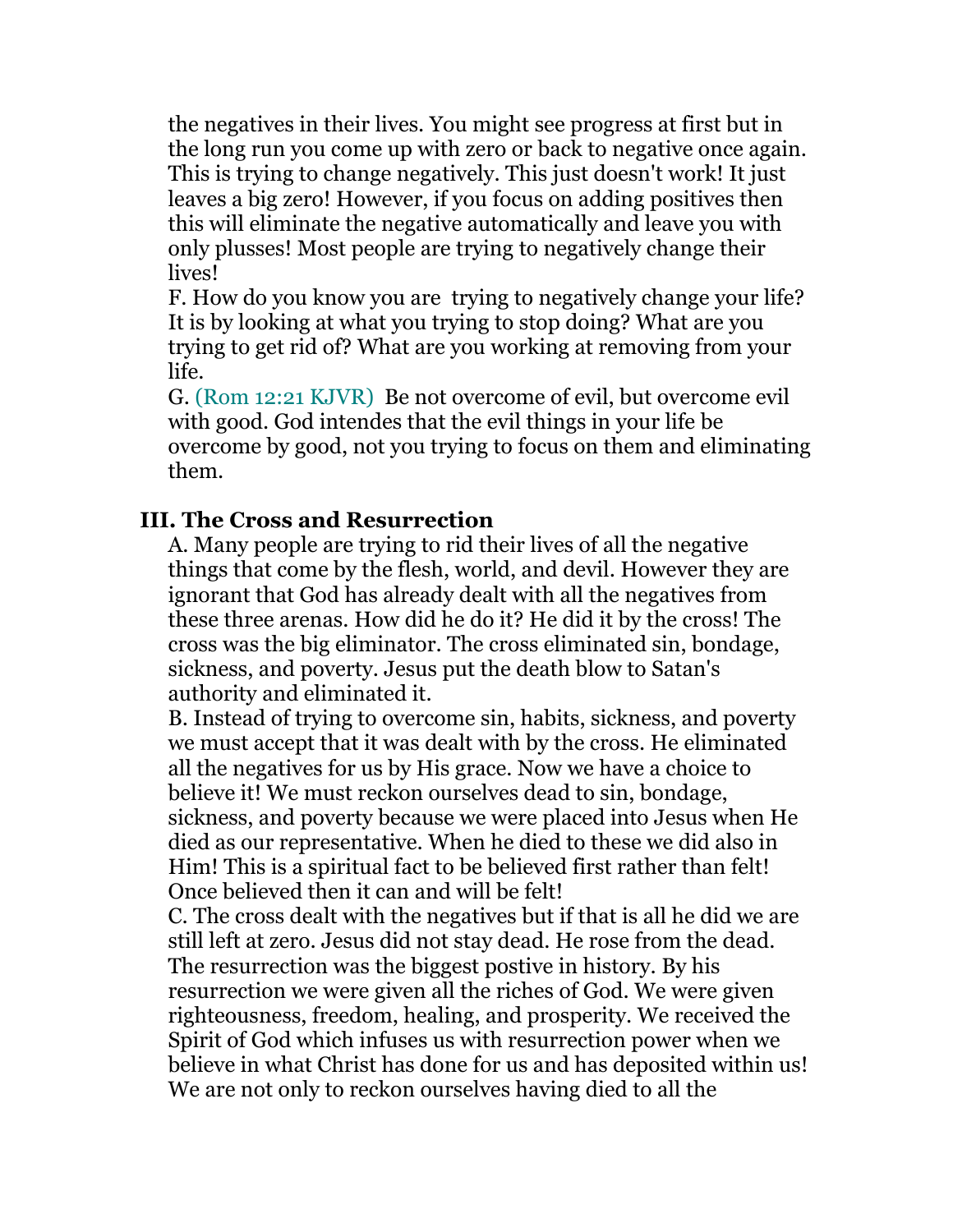negatives, but we are to reckon ourselves alive to all God's positives!

D. Let's give a practical example of this. Say someone has quite a temper. Well the natural tendency of the flesh is to try to eliminate this. They work hard at stopping being angry. They come up with rules and strategies for themselves to not get angry. They count to 10. They bite their tongue (now they need healing!). They walk away from the situation. They scream into a pillow. They try their best to stop being angry. This is trying to change negatively. They are trying to overcome the sin of anger. How does the N.T. show us to walk free from anger? It is by reckoning that we died to the sin and unrighteous anger when Jesus died on the cross. He dealt with it there. We are new creations now. We are not the same old enslaved sinner we used to be. We now have positive resurrection power on the inside of us. Instead of focusing on how we can eliminate anger we need to focus on God's answer which is loving! The love of God has been shed in our hearts by the Holy Spirit. When we trust God to work in us to desire to love and give us the power to love then anger is automatically replaced by the power and fruit of the Holy Spirit! Love overcomes and pushes out anger! E. Let me say this clearly! God will not help you to change negatively. He will not help you to stop doing wrong things. He will only empower to do right things. As you trust Him to empower you to do positive and righteous things then God will manifest His power in you and through you. God is at work in your to desire and to do those things that please Him. Philippians 2:13 F. Many people say they have tried to make positive changes in their lives but it did not produce any lasting changes. It is because they tried to do positive things in order to get rid of something negative. The whole focus and reason behind what they were doing was to try to eliminate something negative. This is still negative change. This will bring you to zero!

G. When people try to change negatively they will set goals to eliminate the negative thing they want changed. When they reach the point of doing this then they will stop doing what they had been doing and they slide right back to were they were. They lose the motivation to go on when the goal of elimination has been reached. This is why so man fail on diets. They have a goal to lose 25 pounds. They work real hard on eliminating these. When they have then they stop doing what they did because they lose the